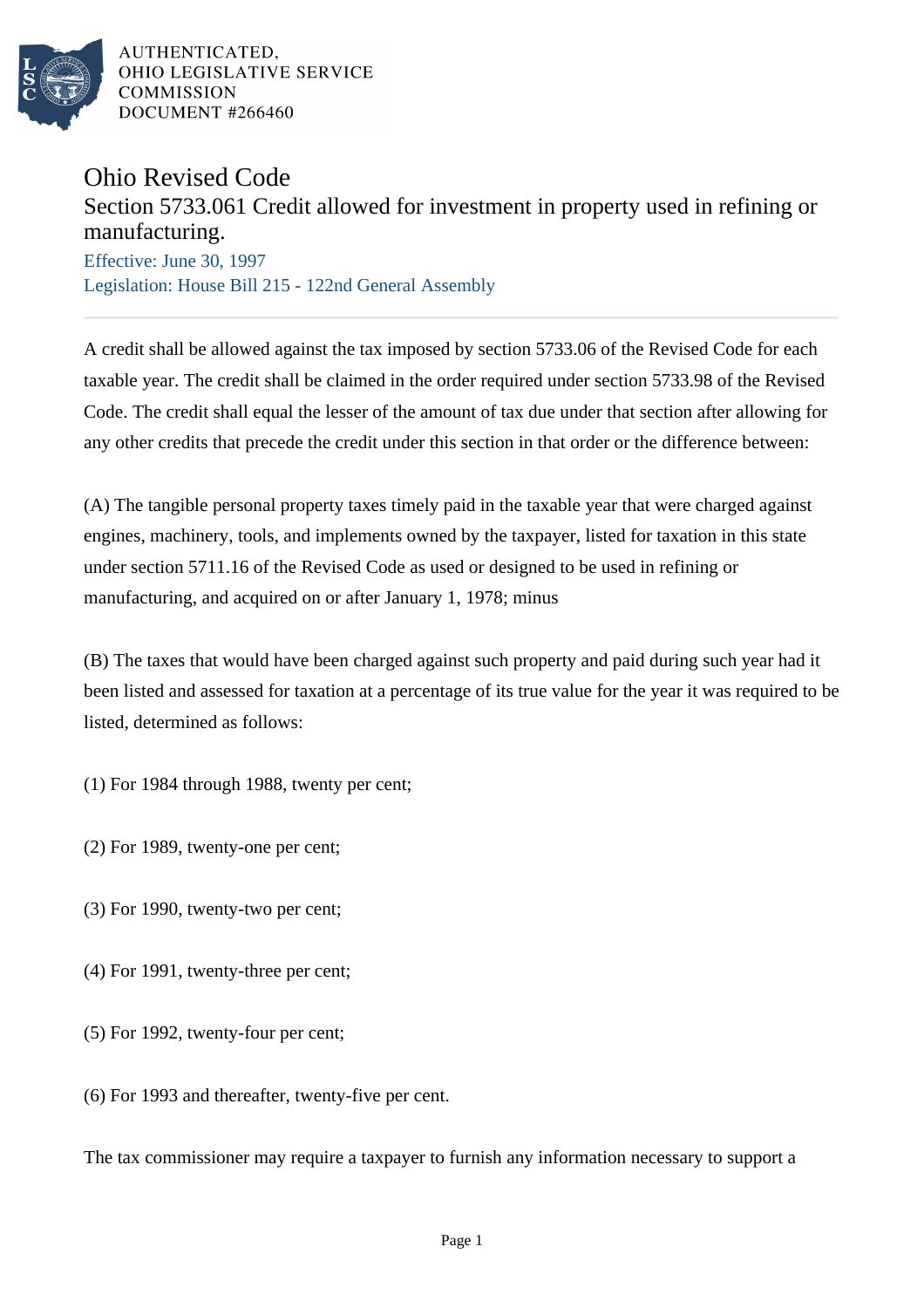

AUTHENTICATED. OHIO LEGISLATIVE SERVICE **COMMISSION** DOCUMENT #266460

claim for credit under this section, and no credit shall be allowed unless such information is provided.

No credit shall be allowed against any taxes paid on property previously required to be listed for taxation in this state by a person other than the taxpayer.

If the sum of the credits to which the taxpayer would otherwise be entitled under this section in any tax year is greater than the tax due under section 5733.06 of the Revised Code for that year after allowing for any other credits that precede the credit under this section in the order required under section 5733.98 of the Revised Code, such excess shall be allowed as a credit in each of the ensuing three tax years that the taxpayer owns the property, but the amount of any excess credit allowed in any such year shall be deducted from the balance carried forward to the ensuing tax year.

(C) A refundable credit, computed under division (D) of this section, is hereby provided for tax year 1994 if all of the following conditions are met:

(1) In a taxable year ending prior to July 1, 1989, the taxpayer acquired property by transfer from a transferor as defined in division (A) of section 5733.053 of the Revised Code;

(2) Such property acquired from the taxpayer's transferor does not qualify for the credit provided by this section for one or more of the tax years 1989, 1990, 1991, 1992, or 1993 solely because the property previously was required to be listed for taxation in this state by a person other than the taxpayer;

(3) If section 5733.053 of the Revised Code had been in effect by the end of the taxable year in which the transfer occurred, division (E)(1) of section 5733.053 of the Revised Code would have allowed the taxpayer the credit provided by this section for the property acquired from the taxpayer's transferor for one or more of the tax years 1989, 1990, 1991, 1992, or 1993.

(D) The credit provided by division (C) of this section shall equal the difference between the following quantities:

(1) The lesser of the tax imposed or the tax paid for each of the tax years 1989, 1990, 1991, 1992,